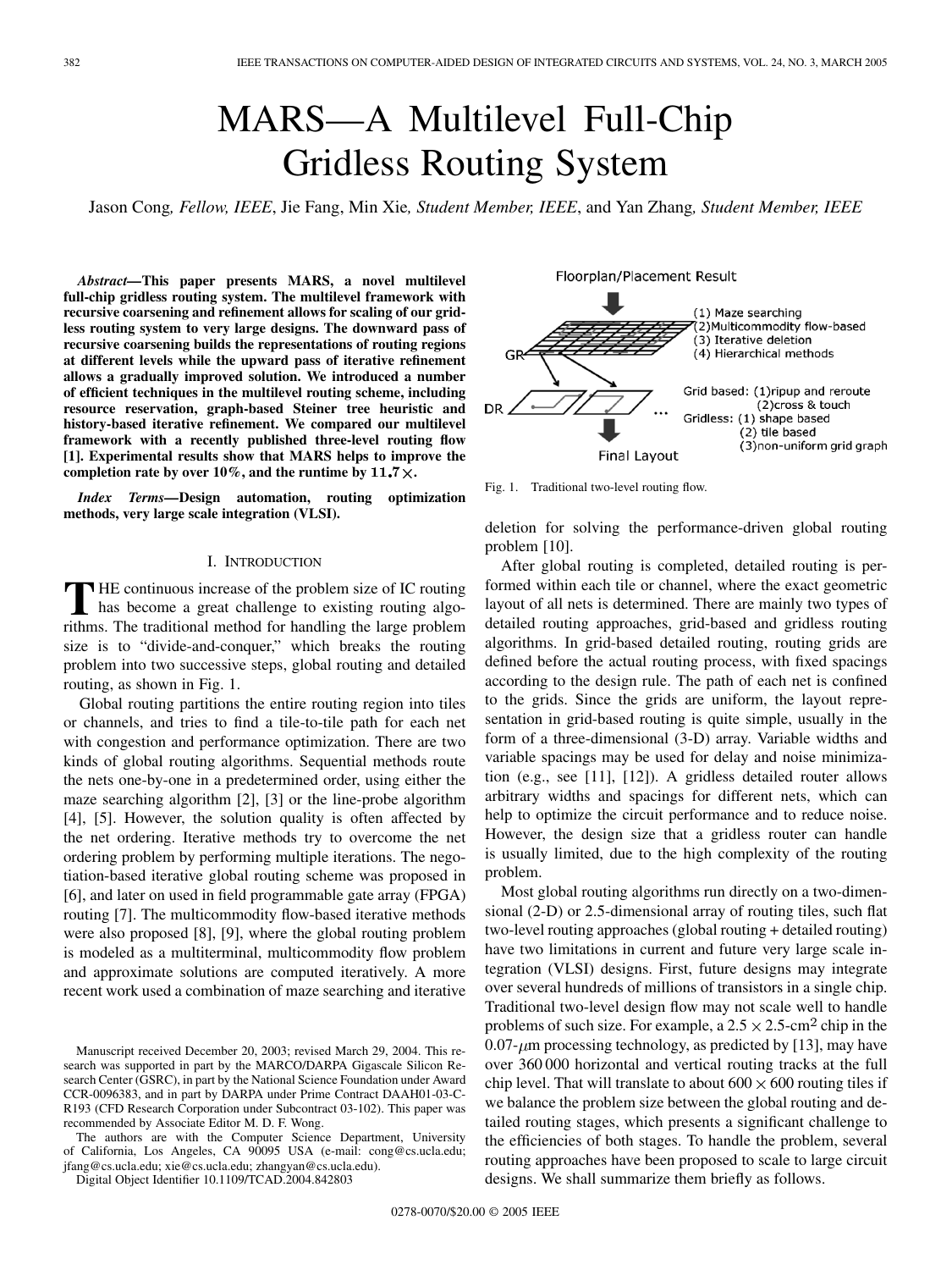

Fig. 2. Hierarchical routing flow.



In a recent work [[1\]](#page-11-0), a three-level routing scheme with an additional wire-planning phase between the performance-driven global routing and the detailed routing was proposed for deep submicron very large scale integration (VLSI) routing, as shown in Fig. 3. The additional planning phase improved both the completion rate and the runtime. However, for large designs, even with the three-level routing system, the problem size at each level may still be very large. For the previous example of a  $2.5 \times 2.5$ -cm<sup>2</sup> chip in the 0.07- $\mu$ m processing technology, the routing region has to be partitioned into over  $100 \times 100$  tiles on both the top-level global routing and the intermediate-level wire planning stage (assuming the final tile for detailed routing is about  $30 \times 30$  tracks for the efficiency of the gridless router). Therefore, as the designs grow, more levels of routing are needed. Rather than a predetermined, manual partition of levels, which may have discontinuity between levels, an automated flow is needed to enable seamless transitions between levels.

Following our multilevel routing idea, another group of researchers subsequently proposed another multilevel routing



Fig. 3. Three-level routing flow.

framework [\[20](#page-11-0)], [[21\]](#page-11-0), which combines the global routing and the detailed routing together. However, the routing system in [\[20](#page-11-0)], [\[21](#page-11-0)] is grid-based approach, which is quite different from our detailed routing algorithm in terms of the layout database management, overall framework and the target problem.

In this paper, we propose MARS, an enhanced multilevel routing framework, for the gridless routing problem of large VLSI designs. Experimental results show that compared to our recent three-level routing system [\[1\]](#page-11-0), MARS helps to improve the completion rate by over 10%, and the runtime by  $11.7\times$ . The paper is organized as the follows. Section II provides an overview of our multilevel routing framework. Section III explains our tile partitioning and resource estimation and reservation method. A coarsening process generates the level representations from the finest level to the coarsest level. An approximate multicommodity flow algorithm is used to compute the initial routing solution at the coarsest level in Section IV. A history-based iterative refinement scheme is presented in Section V for uncoarsening in the multilevel routing flow. Finally, the effectiveness of our algorithm is validated with experimental results in Section VI. The paper concludes with a discussion of several possible extensions of the proposed multilevel framework for VLSI routing in Section VII. The preliminary versions of this work were reported in [\[22](#page-11-0)] and [\[23](#page-11-0)].

## II. OVERVIEW OF THE MULTILEVEL ROUTING SYSTEM

The multilevel method was originally used as a means of accelerating numerical algorithms for partial differential equations (e.g., [[24\]](#page-11-0) and [[25\]](#page-11-0)). In this past decade, it has been also applied to other areas, such as image processing, combinatorial optimization, control theory, statistical mechanics, quantum electrodynamics, and linear algebra. Multilevel techniques for VLSI physical designs have recently shown promising results. Good progress has been made in multilevel circuit partitioning and placement. The multilevel partitioning algorithm *hMETIS* [\[26](#page-11-0)] produces the best cut size minimization in circuit partitioning. The multilevel performance-driven partitioning algorithm *HPM* [\[27](#page-11-0)] produces the best balance of delay and cut size minimization results for circuit partitioning. The multilevel placement algorithm *mPL* [\[28](#page-11-0)] achieves comparable circuit placement quality with the well-known *Dragon* package [[29\]](#page-11-0) with over  $6 \times$  speed-up on designs with over 200 K movable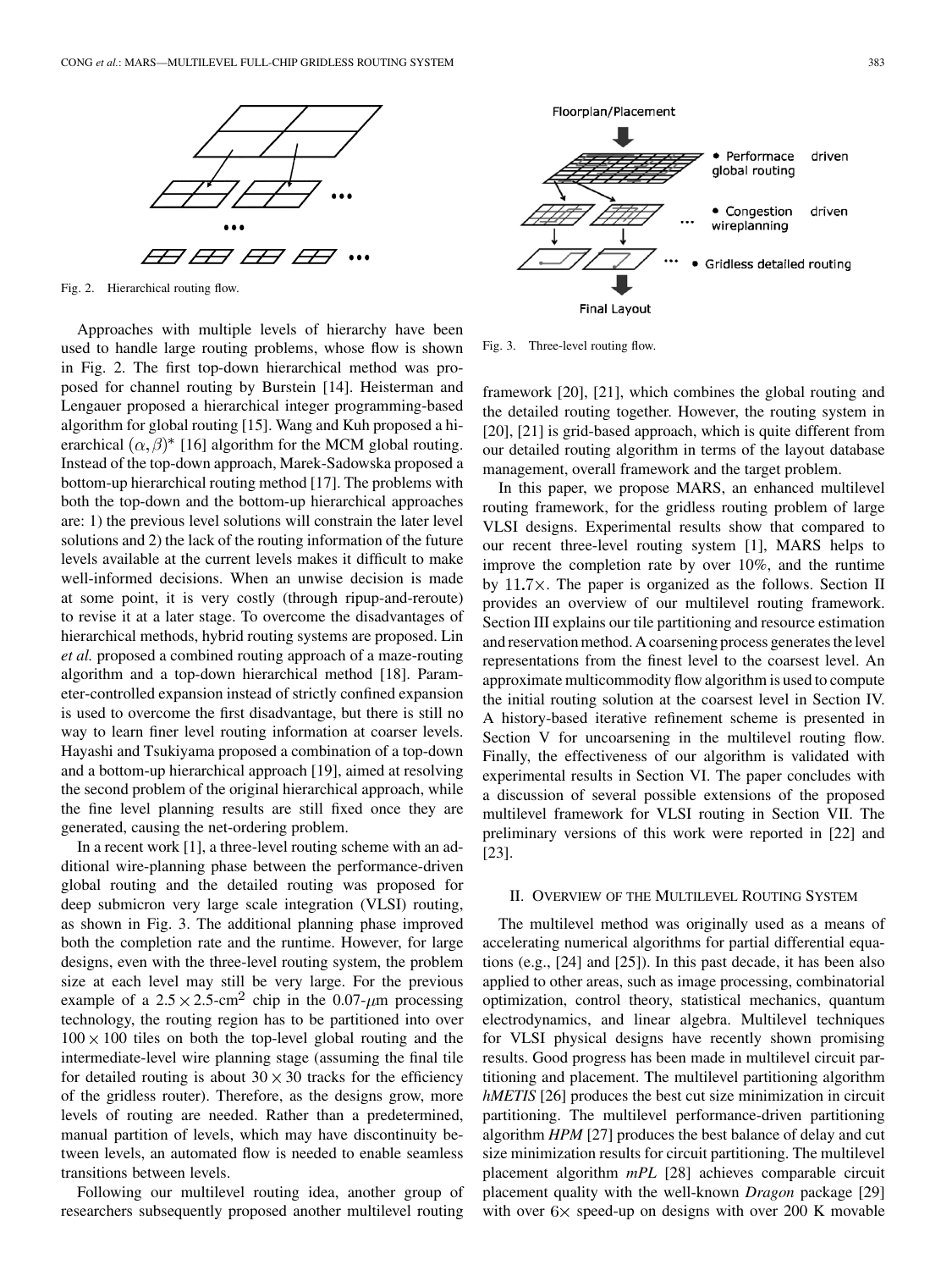

Fig. 4. Multilevel routing flow.

objects. These successes led us to investigate the application of the multilevel scheme to handling large VLSI routing problems.

MARS features an iterative coarsening algorithm and an iterative refinement algorithm in a "V-shaped" flow (see Fig. 4), which is typical for multilevel optimization. On the downward pass, the design is recursively coarsened, and an estimation of routing resources is calculated at each level. At the coarsest level, a multicommodity flow algorithm is used to generate an initial routing result. On the upward pass, a modified maze searching algorithm is carried out iteratively to refine the results from level to level. The final results of the multilevel planning algorithm are tile-to-tile paths for all the nets. These paths are used to guide the gridless detailed routing algorithm to find the exact connection for each net.

Fig. 4 illustrates a multilevel framework for VLSI routing. The routing area is partitioned into routing tiles. The algorithm goes through a multilevel planning procedure to find a tile-to-tile path for each net among these tiles. In contrast, most traditional global routing algorithms [[8\]](#page-11-0)–[\[10](#page-11-0)], try to find routing solutions directly on the finest tiles. For large designs, the number of tiles may be too great for these algorithms to handle.

The multilevel approach first accurately estimates the routing resource using a line-sweeping algorithm on the finest tile level. A recursive coarsening process is then employed to merge the tiles, to reserve the routing resource for local nets, and to build coarser and coarser level representations. At each coarsening stage, the resource of each tile is calculated from the previous finer level tiles forming the current tile. Also, part of the routing resource is assigned to nets that are local to that level. This coarsening process is known in multilevel literature as the "downward pass."

Once the coarsening process has reduced the number of tiles to below a certain threshold, the initial routing is computed using a multicommodity flow-based algorithm. A congestion-driven Steiner tree structure is used to gradually decompose multipin nets into two-pin nets. The initial routing result is refined in the reverse direction of coarsening, known as the "upward pass," by a modified maze searching algorithm. The refinement can be repeated at each level when necessary. When the final tile-to-tile paths are found at the finest level of tiles for all the nets, the gridless detailed routing algorithm [[30\]](#page-11-0) is applied to find the exact path for each net.



Fig. 5. Limitation of hierarchical approaches. In a hierarchical approach, coarse-level decisions are based on limited information, as shown in (a). However, fine-level refinement lacks the flexibility to change the coarse-level results. Thus, we have a local congestion after the refinement, as shown in (b). (a) Coarse routing result. (b) Refinenment at next level.

Compared to the flat approaches, the multilevel algorithm is much more scalable to large designs. Traditionally, hierarchical approaches [[15\]](#page-11-0), [\[16](#page-11-0)] are also used to overcome the scaling problem of large designs. These methods also build multilevel hierarchical representations of the routing region, however, from the coarsest level to the finest level. The key problem with the hierarchical approaches is the lack of detailed routing information available to make routing decisions at the coarse level, while these coarse-level decisions *constrain* the fine-level solutions. Thus, if an unwise decision is made at any level, it is almost impossible, or very costly, to revise it at a finer level in hierarchical approaches, as illustrated in Fig. 5.

The "V-shaped" flow of a multilevel approach is more flexible than a hierarchical approach. The coarsening pass builds up a series of subproblems of different granularities, which is similar to the hierarchical approach, yet the subproblems are closer to the original problem because in each level, all nets, including those local to the current level, are considered by the means of resource reservation. The uncoarsening pass allows the finer level router to *refine* the coarser level result. The coarser level solution only provides a *guide* (as opposed to a *constraint* in the case of hierarchical routing) to the finer level path searching. Therefore, the fine level path searching algorithm has the flexibility to deviate from the coarse level paths when more detailed information about local resource and congestion is considered. These features make the multilevel method converge to better solutions with higher efficiency.

# III. DOWNWARD PASS: ROUTING RESOURCE ESTIMATION AND RESERVATION

The first step in our multilevel flow is to build up the multiple levels of routing region representations of coarser and coarser granularity along the "downward pass," which is called the coarsening.

Before the coarsening process starts, the routing region is first partitioned into a 3-D array of fine tiles, each with similar height and width. We denote this level as level 0. Pins are usually aligned to horizontal or vertical lines, experiments show that better results can be achieved if the routing tiles are partitioned so that pins are located in the middle of the tiles rather than at the boundaries. The main reason for this is the detailed routing engine would have more freedom to connect to the pins if they are located at the center of the routing tiles.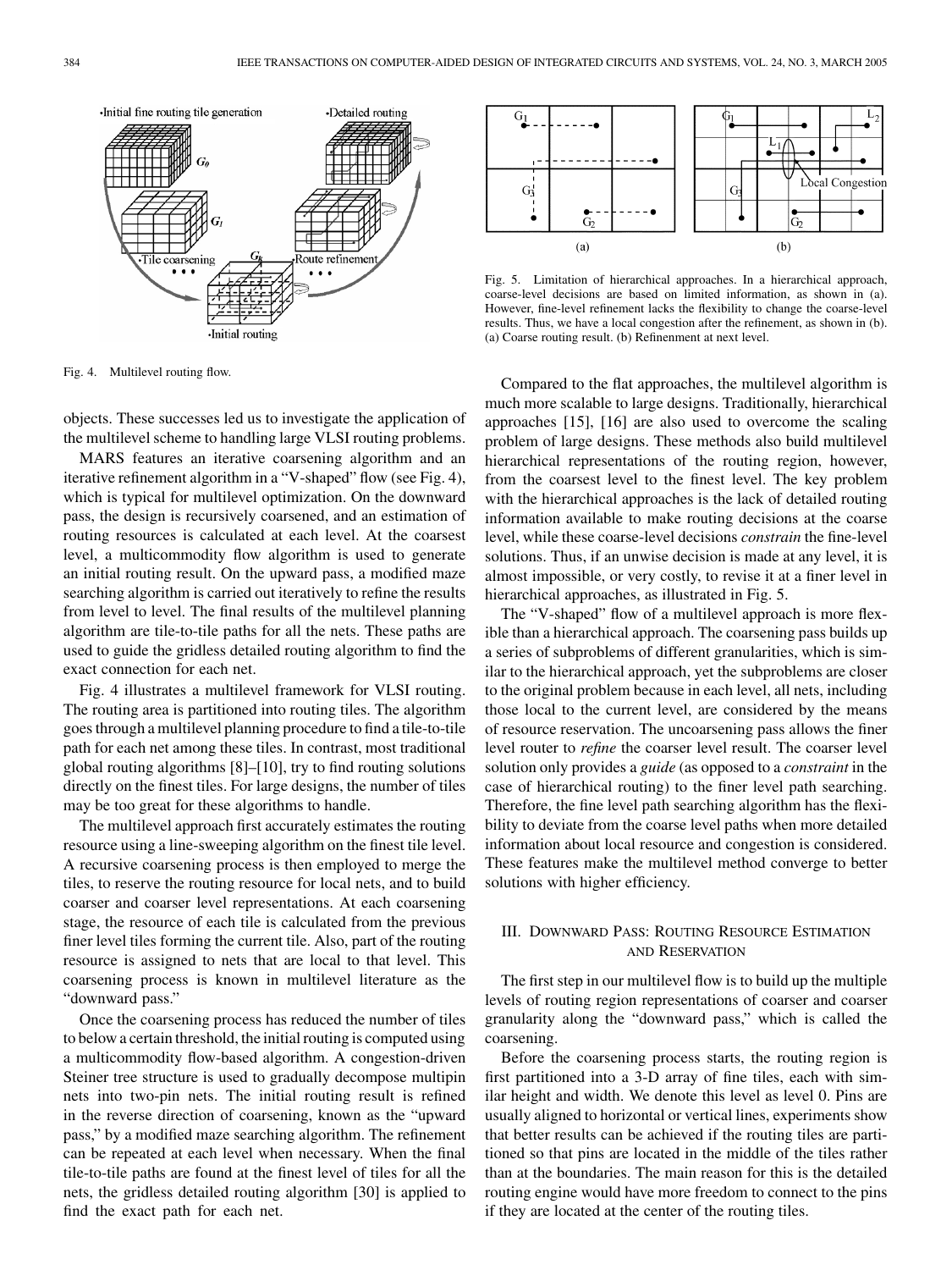

Fig. 6. Resource estimation model.

We then build a three-dimensional routing graph on level 0, denoted as  $G_0$ , such that each node in  $G_0$  represents a tile in some routing layer at level 0. Every two neighboring nodes in  $G_0$  that have a direct routing path between them are connected with an edge. The edge capacity represents the routing resource at the common boundary of the two tiles. The ultimate objective of the multilevel routing algorithm is to find a tile-to-tile path for each net in  $G_0$ , which is used to guide the gridless detailed router in searching a connection for each net.

The multilevel router first accurately estimates the routing resources at the finest level, then recursively coarsens the representations on different levels.

The same resource estimation model as in [\[1](#page-11-0)] is used in the MARS router. All layout objects such as obstacles, pins and prerouted wires are counted in the calculation. Due to the gridless nature of our routing problem, we use actual dimensions of the obstacles to compute the routing resources. Three kinds of edge capacities are computed, including wiring capacity, interlayer capacity, and through capacity.

To calculate the wiring capacity at the tile boundary, we use a line-sweeping algorithm, similar to the estimation algorithm used in [\[1](#page-11-0)], to compute the wiring capacities. The sweeping algorithm cuts the routing region into horizontal (or vertical) empty rectangles called *slices*. For the example, in Fig. 6, the wiring capacity at boundary B can be computed as a *weighted* sum of widths of empty slices along  $B$ , by the following formula:

$$
C = \sum_{i} W_i \times D_i / D \tag{1}
$$

where  $W_i$  and  $D_i$  are the width and depth of each slice  $S_i$ , D is the tile depth. To calculate  $W_i$  and  $D_i$ , we maintain a *contour list* of  $B$ , which is defined as a sorted list of the boundaries of all the rectangular obstacles that can be seen from  $B$ . In Fig. 6, the *contour list* of B is  $C_1$ ,  $C_2$ ,  $C_3$ ,  $C_4$ .

The interlayer edge capacity, which corresponds to the resource that is used by vias, is calculated by the sum of the areas of all empty spaces in the tile. The through capacity, which corresponds to the paths that go straight through a routing tile, is the sum of the boundary capacity contributions of those empty rectangles that span the whole tile. The through capacity at the horizontal direction of the tile in Fig. 6 is  $C_{th} = W_2 + W_4$ .

All three capacities contribute to the path costs. For the example in Fig. 7, the total path cost  $C_{\text{path}} = c_{1,\text{right}} + c_{2,\text{left}} +$  $c_{2, \text{right}} + c_{2, \text{through}} + c_{3, \text{left}} + c_{3, \text{up}} + c_{4, \text{down}} + c_{4, \text{right}} +$ 



Fig. 7. Path cost example.



Fig. 8. Merging of contour list.

 $c_{5,\text{left}}$ , where  $c_{1,\text{right}}$ ,  $c_{2,\text{left}}$ ,  $c_{2,\text{right}}$ ,  $c_{3,\text{left}}$ ,  $c_{4,\text{right}}$ , and  $c_{5,\text{left}}$ are the costs related to the wiring capacities of tiles 1, 2, 3, 4 and  $5, c_{2,\text{through}}$ , is the cost corresponding to the through capacity of tile 2, and  $c_{3,\text{up}}$ ,  $c_{4,\text{down}}$  are the via costs related with the interlayer capacities.

Given the accurate routing capacity estimation at the finest level and the grid graph  $G_0$  that stores such information, the coarsening process generates a series of reduced graph  $G_i$ consecutively, each representing a coarsened level  $i$  routing problem,  $P_i$ , with a different resolution. At a coarser level (level  $i + 1$ ), the tiles are built from the finer level tiles (level i) by merging the neighboring *component tiles*. The coarse level graph,  $G_{i+1}$ , which represents the routing resources available at the coarse tiles, can also be derived from the fine level graph  $G_i$  directly. We iteratively coarsen the tiles and the routing graphs until the size of the graph falls below a predetermined threshold.

# *A. Merging Resource*

Every move from a finer level i to a coarser level  $i + 1$ , requires merging a certain number of component tiles  $(2 \times 2)$ in our implementation), into a large one. A new contour list of the resulting tile is obtained by merging the contour list of each component tile. Then, the wiring capacities of the new tile can also be derived by (1). Fig. 8 illustrates the merging process. Level *i* tiles  $T_1, T_2, T_3$ , and  $T_4$ , whose left boundaries are  $B_1, B_2, B_3$ , and  $B_4$ , respectively, are to be merged. The contour list of  $B_1, B_2, B_3$ , and  $B_4$  are retrieved and merged into the contour list of the new edge  $B$ . Since the contour lists are sorted, the merging process can be accomplished in  $O(n)$  time, where  $n$  is the number of segments in the new contour list. With the contour list of  $B$ , it is straightforward to derive the rectangles abutting  $B$  and then calculate the wiring capacity of  $B$ . The interlayer capacity of the new tile is calculated as the sum of the interlayer capacities of the component tiles. The through capacity of the new tile is calculated as the sum of the heights of the empty slices that span throughout the entire tile.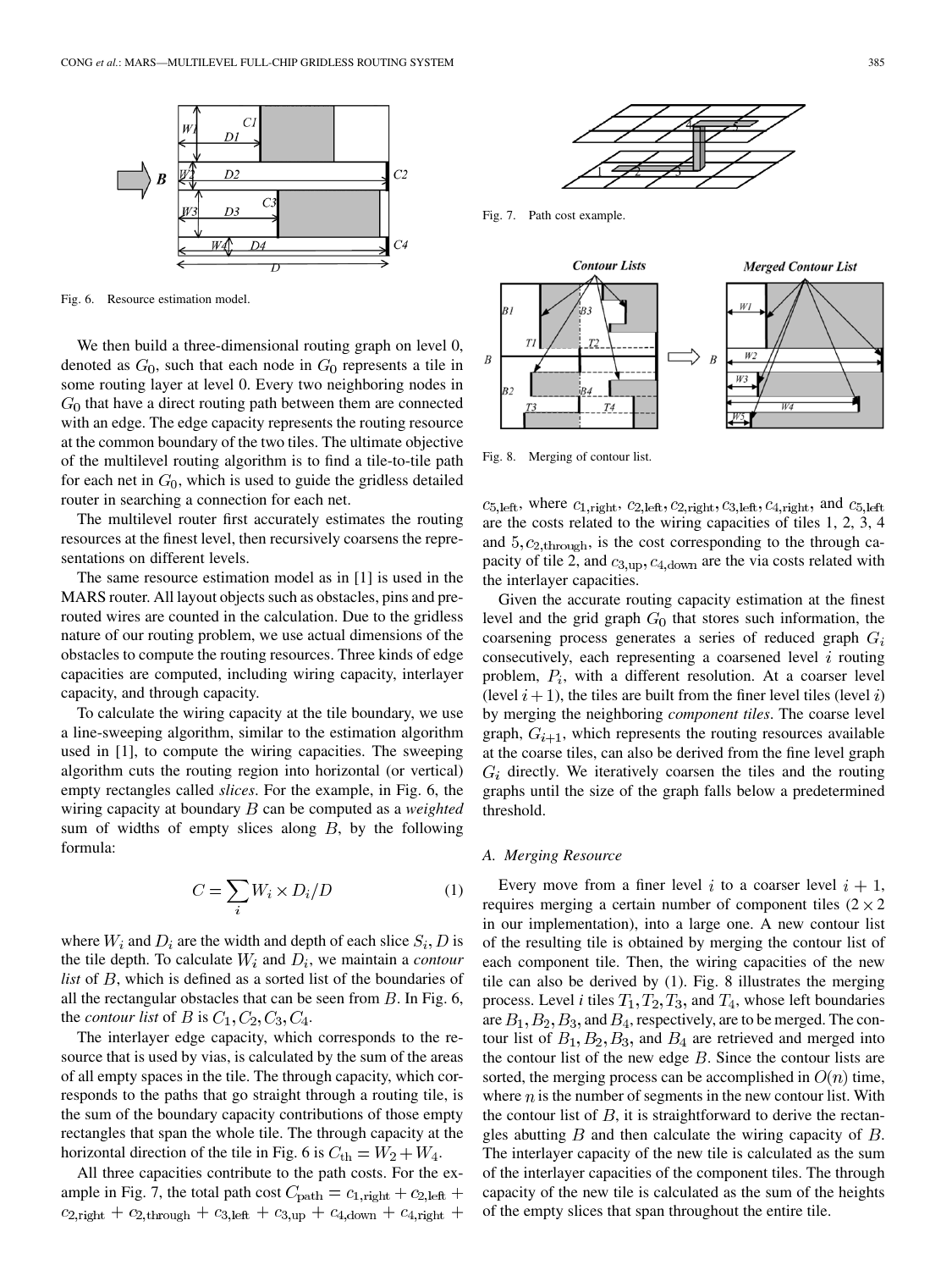

Fig. 9. Effect of resource reservation. (a) Effect of local nets (without resource reservation). (b) After resource reservation.

## *B. Resource Reservation*

The estimation computed by the above procedure, however, still can not precisely model the available routing capacities at the coarser granularity, as when the planning engine moves to a coarser level, a subset of the nets in level  $i$  might become completely local to one tile, and thus "invisible" at level  $i+1$  and coarser. In hierarchical methods, no effort was made to model these nets, relying on the assumption that they are relatively short and negligible. However, if the number of such local nets is large, a solution to the coarse level problem may not be aware of locally congested areas, which leads to poor planning results.

Fig. 9(a) shows an example of the effect of local nets. Nets 1 and 2 are local to level 1, and appear at level 0. Net 3 is local to level 2, and net 4 is global to the coarsest level (level 2). Each net is planned without any information about the nets local to the planning level. Net 3 and net 4 will be planned as in Fig. 9(a). We can note that both net 3 and net 4 have to be changed in level 0 planning to minimize the local congestion, which not only places a heavier burden on the refinements at later levels, but also wastes the effort spent on the coarser levels.

In order to cope with the above problem, we further predict the portion of the resource that would be used by nets that are local to each level, and then reserve the corresponding amount of resource for those nets explicitly. This process is called *resource reservation*.

More specifically, suppose the coarsening process goes through level 0, level 1,  $\ldots$ , level k, with level 0 being the finest level. Let  $c_{i,j}$  denote the initial capacity of edge  $e_{i,j}$  in routing graph  $G_i$ , and the capacity vector  $C_i = [c_{i,1}, c_{i,2}, \dots c_{i,m}]$ represents all routing capacities at level i. Let  $T_{n,i} = \{$  the set of tiles to which the pins of net n are located on level  $i \nvert$ , which is called the *spanning tile set* of net  $n$  on level  $i$ . The level of net  $n$ , level $(n)$ , is defined as the level above which a net becomes within the boundary of one tile.  $level(n)$  can be calculated as

 $level(n)$ 

$$
= \begin{cases} k, & \text{if } |T_{n,k}| > 1 \\ -1, & \text{if } |T_{n,0}| = 1 \\ \min\{i||T_{n,i}| > 1 \text{ and } |T_{n,i+1}| = 1\}, & \text{otherwise.} \end{cases}
$$
(2)

Let  $L_i = \{n | level(n) = i\}, L_i$  is called the *local net set* on level  $i$ .

Let  $M_i = \{n | level(n) > i\}$ ,  $M_i$  is called the *global net set* on level  $i$ .



Fig. 10. Reservation calculation.

To better estimate the local nets, we use a maze-routing engine to find a path for each net in  $L_i$ , before going from level i to level  $i + 1$ . Then, we deduct the routing capacity taken by these local nets in resource reservation. Fig. 10 shows an example of the calculation of the reservation at edge CD, AC, and BD of a level  $i+1$  tile. s and t are pins on a horizontal layer. An L-shaped path connects  $s$  and  $t$ . The wiring capacities on CD, AC, and BD are first calculated by (1). After the horizonal wire is added, one segment in the contour list of CD will be pushed right by h. Therefore, the reserved capacity  $r = w * h_1/h$ , where  $w$  is the wire width. Similarly, the vertical resource reservations on AC and BD are  $w * v_1/v$  and  $w * v_2/v$ , respectively. However, since pins are treated as obstacles in contour list generation, the capacity reservation on AB remains zero. A vector  $R_{i+1} = [r_{i+1,1}, r_{i+1,2}, \ldots r_{i+1,j}]$  can be obtained by repeating this process, each member corresponds to the reservation on  $e_{i+1,j}$  in  $G_{i+1}$ . The routing capacity of edges in  $G_{i+1}$  is updated as  $C_{i+1} = C_{i+1} - R_{i+1} = [c_{i+1,1} - r_{i+1,1}, c_{i+1,2}$  $r_{i+1,2}, \ldots c_{i+1,j} - r_{i+1,j}$ .

Fig. 9(b) shows the planning result with the resource reservation approach. Net 1 and net 2 are routed at level 0, and the reservations are made for them on CO' and AD'. On level 1, net 3 will take a route different from that of Fig. 9(a), since there is resource reservation for local nets on level 0. For the same reason, net 4 is routed on level 2 in the less congested tiles.

Since the spanning tiles of each net are at most two tiles away from one another, the maze routing engine will not explore many nodes before it reaches the destination, so the reservation procedure is very fast.

One possible drawback would be that the local nets are unnecessarily treated with higher priorities. However, the routes taken during this phase are usually short and straight, so the reservation amounts are probably the lower bounds of the resources actually needed by the nets. Furthermore, the reserved routes are not taken as fixed. They can be changed when necessary during the refinement process.

# IV. COARSEST LEVEL: MULTICOMMODITY FLOW-BASED INITIAL ROUTING

After the routing tiles are coarsened to a certain level, the coarsening process stops. A set of tile-to-tile paths is computed for the nets crossing the coarsest tile boundaries. This process is called the *initial routing*, which is quite important to the final result of multilevel routing. First, long interconnects that span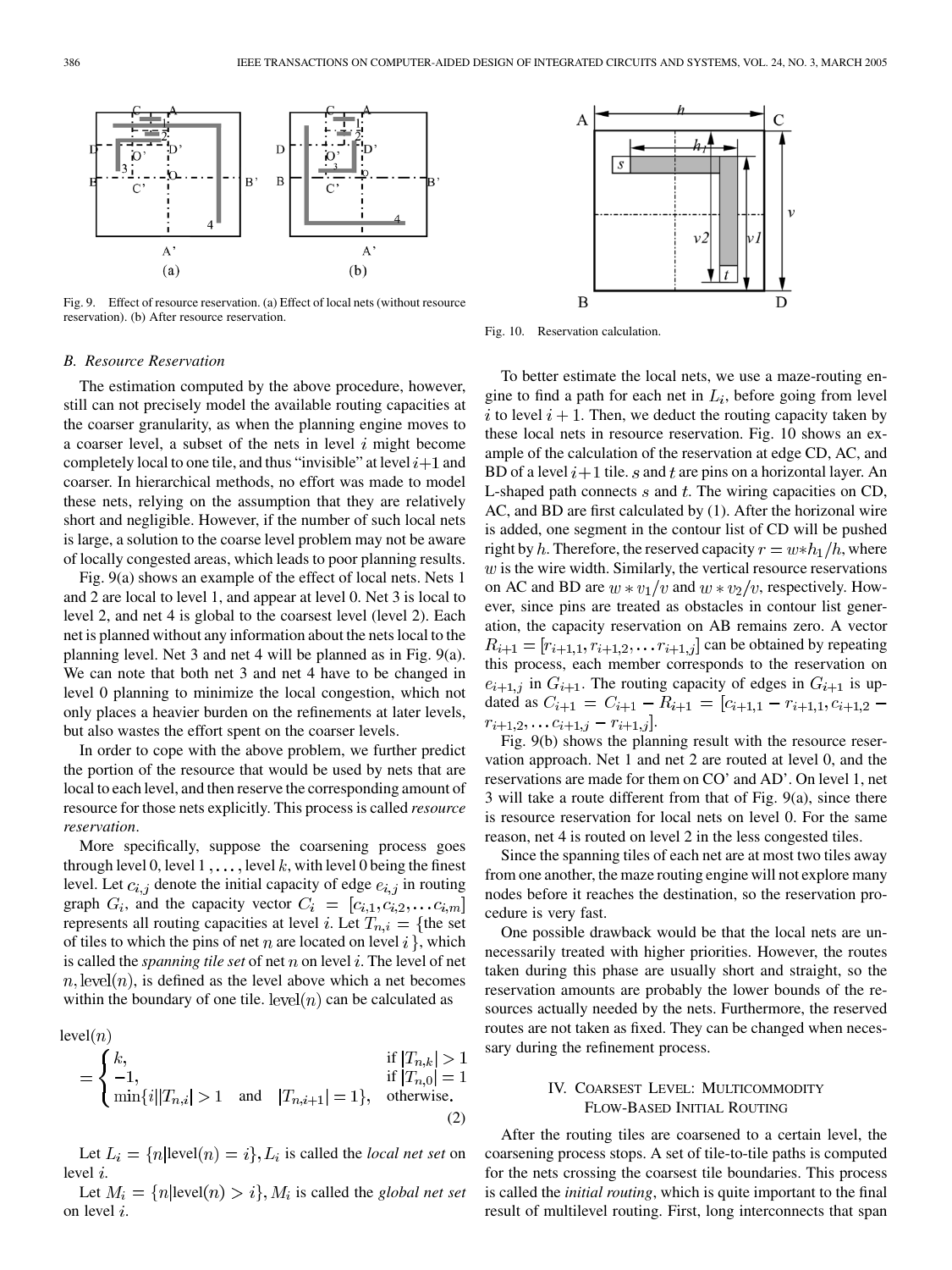more tiles are among the nets that appear during the initial routing. Normally, these long interconnects are timing-critical and may also suffer noise problems due to coupling along the paths. Initial routing algorithms should be capable of handling these performance issues. Second, the initial routing result will be carried all the way down to the finest tiles through the refinement process in the multilevel scheme. Although a multilevel framework allows finer level designs to change coarser level solutions, a bad initial routing solution will slow down the refinement process and may even degrade the final solution.

In MARS, a multicommodity flow-based algorithm is used to compute the initial routing solution at the coarsest level (level  $k$ ). Several existing routing algorithms use the multicommodity flow-based algorithm (e.g., [\[8](#page-11-0)] and [[9\]](#page-11-0)). We chose the multicommodity flow-based algorithm rather than a net-by-net approach using a maze-searching algorithm or an iterative-deletion algorithm for several reasons. First, the flow algorithm is fast enough for a relatively big grid size. Although in theory we can continue coarsening the tiles so that the number of tiles is very small, the coarsest level should have reasonable granularity so that the initial routing results can influence the later refinement process. Second, the flow algorithm considers all the nets at the same time. This removes part of the net ordering problem in the net-by-net approaches. A globally good solution for *all* nets is especially important at the coarsest level because its solution will be carried to influence all finer-level solutions through the refinement process. Last, a flow algorithm can be integrated with other optimization algorithms to consider special requirements of certain critical nets. For example, we can compute high-performance tree structures such as A-Tree [[31\]](#page-11-0), Steiner tree [[32\]](#page-11-0) or buffered tree [\[33](#page-12-0)], etc., as the candidate tree structures in the flow-based initial routing.

The objective of the initial routing is to minimize the congestion on the routing graph  $G_0$ , which represents the coarsest tiles. We first compute a set of candidate trees for each net on the coarsest level routing graph  $G_k$ . For a given net i, let  $P_i = \{P_{i,1}, \ldots, P_{i,li}\}\$ be the set of possible trees. Our current implementation does not consider delay minimization, and focuses mainly on routability and wirelength optimization. Therefore, we use only the graph-based Steiner tree as the candidates for each net. Assume the capacity of each edge on the routing graph is  $c(e)$ , and  $w_{i,e}$  is the cost for net i to go through edge e. Let  $x_{i,j}$  be an integer variable with possible values 1 or 0, indicating if path  $P_{i,j}$  is chosen or not  $(1 \leq j \leq l_i)$ . Then, the initial routing problem can be formulated as a mixed integer linear programming problem as follows:

subject to 
$$
\min \lambda
$$
  
\n
$$
\sum_{i,j:e \in P_{i,j}} w_{i,e} x_{i,j} \leq \lambda c(e), \quad \text{for } e \in E
$$
  
\n
$$
\sum_{j=1}^{l_i} x_{i,j} = 1, \quad \text{for } i = 1, ..., n_k
$$
  
\n
$$
x_{i,j} \in \{0, 1\}, \quad \text{for } i = 1, ..., n_k
$$
 (3)

where  $n_k$  is the number of nets to be routed at level k. Normally, this mixed integer programming problem is relaxed to a

```
parameter initialization;
for each iteration \{for each net \boldsymbol{\xi}if ((there is no candidate topology for this net) \parallel(the cost of the net's last topology in current
        graph increases too much))
     generate a new topology T for this net;
    else
     keep the last topology T;
    assign a unit flow to T;
    update the routing graph edges;
 1
ł
pick one topology for each net by randomized
```
Fig. 11. Approximate multicommodity flow algorithm.

linear programming problem by replacing the last constraint in (3) with:

rounding according to the assigned flow volume;

$$
x_{i,j} \ge 0
$$
, for  $i = 1, ..., n_k$ ;  $j = 1, ..., n_k$ . (4)

The relaxed LP problem is called a fractional global routing problem, which can be solved optimally. However, people are usually more interested in faster approximate methods. The maximum multicommodity flow-approximation algorithm is proved to be able to compute the fraction value of  $x_{i,j}$  for each net in the above linear programming formulation [\[34](#page-12-0)]. Traditionally, the maximum flow-approximation algorithm picks a path and routes a unit flow along the path. Then, it multiplies the length of every edge on this path by  $1 + \epsilon$  with a fixed  $\epsilon$ . Our implementation of fraction computation (Fig. 11) is faster because it uses the approximation method proposed in [[9\]](#page-11-0). In this algorithm, a maximum s-t flow is computed using a faster and more straightforward method: after picking a path, instead of routing the path with a unit flow, we increase the flow along the path as much as possible to saturate the minimum capacity edge along the path. Garg and Konemann [\[34](#page-12-0)] proved the error bound of this method and gave a detailed explanation of its application to multicommodity flow computation.

After the fractional results for each path are computed, we need to map the fractional results to integer results. Our algorithm calls a randomized rounding algorithm to convert the fractional values into 0 or 1 values for candidate paths of each net so that one path is chosen for each net. The randomized rounding approach for global routing was first used in [[35\]](#page-12-0) and an error bound was estimated. The rounding process is simply repeated many times, such as 100 times, and the best result will be selected as the initial routing result. Experiments show that rounding 100 times can reduce the resulting congestion by 10% to 50%. Using this simple heuristic, we can quickly get an integral solution. This method does not guarantee that there is no overflow at the tile boundaries. In general, overflow can be corrected by rip up and reroute. Our implementation, however, does not use rip up and reroute at this level, because congestion is not a significant problem, and we rely on subsequent refinement steps to remove the possible overflow.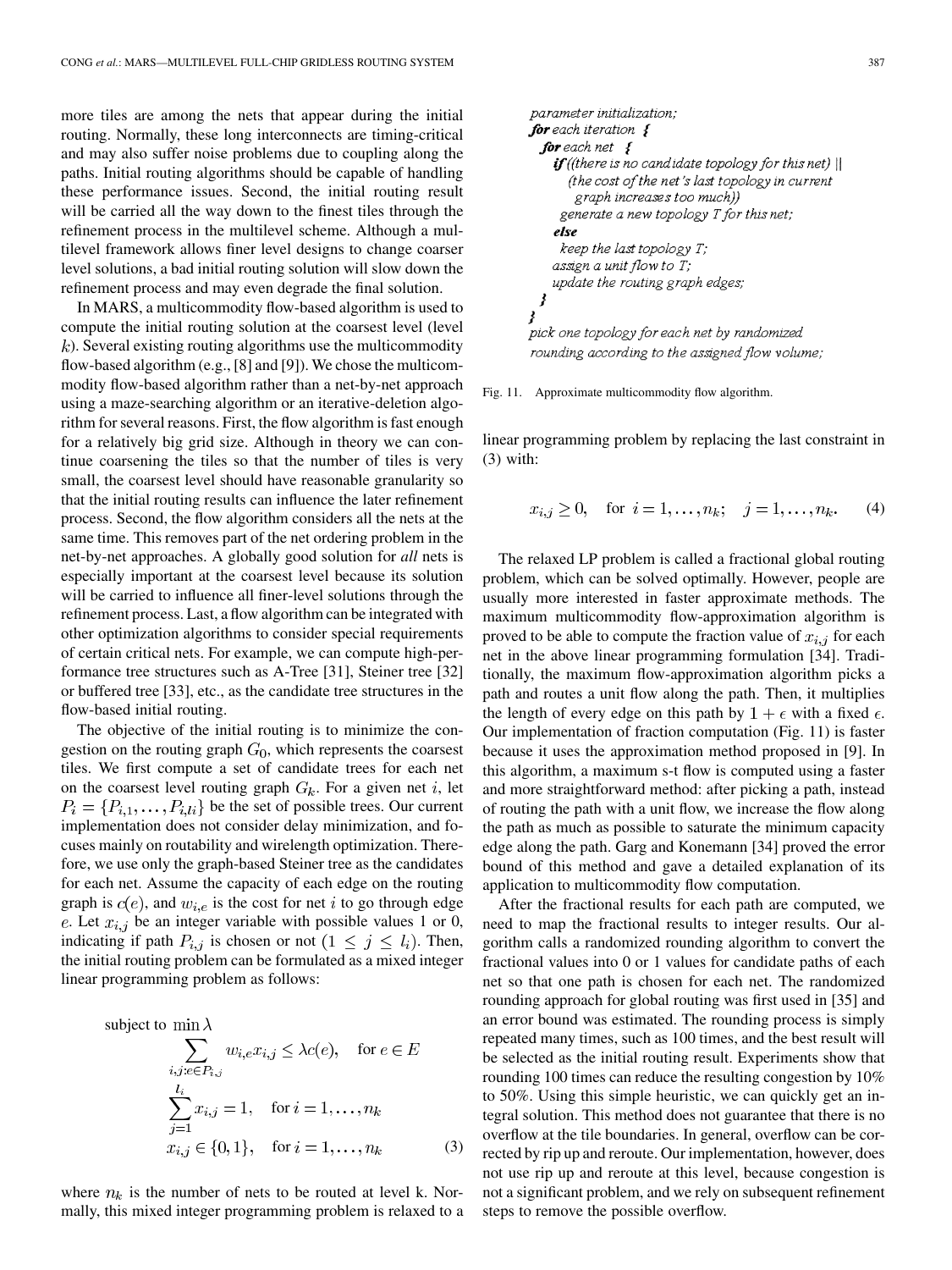## V. UPWARD PASS: HISTORY-BASED ITERATIVE REFINEMENT

One major difference between the hierarchical routing and multilevel routing approaches is that a multilevel framework allows the finer level to *change* coarser-level routing solutions. In the upward pass of the multilevel framework, paths computed by the initial flow-based algorithm are refined from level to level until the finest tiles are finally reached.

## *A. Graph-Based Steiner Tree Generation and Refinement*

Usually, rectilinear Steiner trees (RSTs) are used in the decomposition of multipin nets in the global routing phase. Since the problem of minimum RST has been proved to be NP-hard, many heuristic algorithms such as in [[32\]](#page-11-0) and [[36\]](#page-12-0) were proposed to get approximate solutions. Most of the Steiner tree approximation algorithms are geometric distance based.

Congestion-driven planning requires the generation of a graph-based Steiner tree structure, which considers congestion as well as wirelength. It is also necessary that the global routing engine be aware of large hard obstacles as well as the congestion caused by wires. Graph-based Steiner tree generation is more time-consuming than a simple Manhattan distance-based tree. The preprocessing procedure of computing all-pair shortest paths to assign graph edge weights is of  $O(n^3)$  time complexity.

In [\[37](#page-12-0)] and [\[38](#page-12-0)], Steiner tree approximation algorithms that consider congestion are proposed, yet the topologies generated are limited to the initial geometric-based spanning tree structure and may not work well for examples with large obstacles. A graph-based A-tree algorithm is proposed in [\[31](#page-11-0)], which can avoid large obstacles. The runtime is also reasonable, since during the construction of an A-tree, all-pair shortest paths searching preprocessing is not necessary. However, an A-tree is limited to optimize the paths from the source to all targets and the total wirelength of an A-tree depends on the position of the source. Therefore, the graph-based A-tree topology may not be suitable for the decomposition of noncritical nets.

In MARS, a congestion-driven Steiner tree is used to decompose a multipin net for better wirelength and routability. An  $A^*$ point-to-path maze searching algorithm is used during the initial routing and the refinement phase to help the tree generation. Fig. 12 shows the procedure of constructing an initial Steiner tree during the initial routing at the coarsest level. We first decompose the multipin net by a simple Manhattan-distance minimum spanning tree, then sort the edges (two-pin nets) of the spanning tree by their lengths in nondecreasing order, and route each edge by an  $A^*$  searching algorithm. The heuristic here is to let longer edges have better chance to become a Steiner edge. Instead of routing from one point to another, the searching process stops whenever any existing path of the current multipin net connecting to the target point is touched.

During each refinement process, we further continue the Steiner tree construction by the modified point-to-path maze searching algorithm. For spanning tree decomposition method, the exact locations of the two end points of each net are fixed. Therefore, the calculation of the refined pin locations are straightforward after the move from level  $i+1$  to level i. While for Steiner tree decomposition, the Steiner point locations are floating, and are constrained by other edges of the same

```
given a net N, find MST;
sort all MST edges by distance;
for all edges in distance increasing order fset source and target to the 2 pins;
  if the source(target) has already been
     connected to other nets, change the
     source(target) to the connected paths;
  use a A* Dijkastra search algorithm to find
     a path from source to target;
  if there are multiple minimum paths, choose
     the one that is closest to the center of all
     pins of the net;
ł
```
Fig. 12. Graph-based Steiner tree generation.

multipin net, which are routed before the current edge in the previous level of routing. To solve this problem, we keep an ordering of all routed edges within each multipin net. During the refinement, the local nets are routed first, and the global nets are refined according to the ordering we get from the previous level.

Fig. 13 shows the formation of a Steiner tree of a 5-pin net from level 2, where the multicommodity flow-based initial routing takes place, at level 0, with one big obstacle shown in dark area. The label beside each edge shows the ordering of that edge. At level 2, two edges,  $ab$  and  $cb$ , are routed. At level 1, two new pins, e and d, and two new edges  $\overline{ae}$  and bd appear.  $\overline{ae}$  and  $bd$  are routed first, and inserted into an edge (two-pin net) list L. Then, the nets  $ab$  and  $cb$  are refined according to the order generated at level 2 and then inserted into L as well. Since one tile is blocked by the big obstacle, the route of net  $cd$  takes a detour. The resulting L at level 1 is  $(\overline{ae}, \overline{bd}, \overline{ab}, \overline{cd})$ . At level 0, no new 2-pin nets appear, so all the existing edges are refined according to L from level 1. When the maze router searches paths for nets ab and  $cd$ , path of net bd is touched before the target points. So, two Steiner points T' and T' are generated.

## *B. Path-Searching Algorithm*

There are two types of nets need to be handled during the refinement. One type is "new" nets that just appear at the current level, as shown by solid lines in Fig. 14(b). These nets are relatively short and do not cross coarser tile boundaries, thus, they are not modeled at coarser levels. We call them *local nets*. New paths need to be created for these nets at the current level. Another set of nets are those carried over from the previous coarser-level routing. We need to refine the tile-to-tile paths for these nets at the current level.

Finding paths for the local nets is relatively easy as they are short and each net crosses two tiles at most. Thus, during each refinement stage, we determine paths for these nets prior to coarser level path refinements. Furthermore, routing these nets before any refinement gives a more accurate estimation of local resources.

The major part of the refinement work comes from refining those coarser-level nets. In general, the amount of work needed for refinement depends on the quality of the coarse level solution. In one extreme, the choices of the paths at the coarser level are also optimal at the current level. We only need to refine the paths within the regions defined by the paths in coarse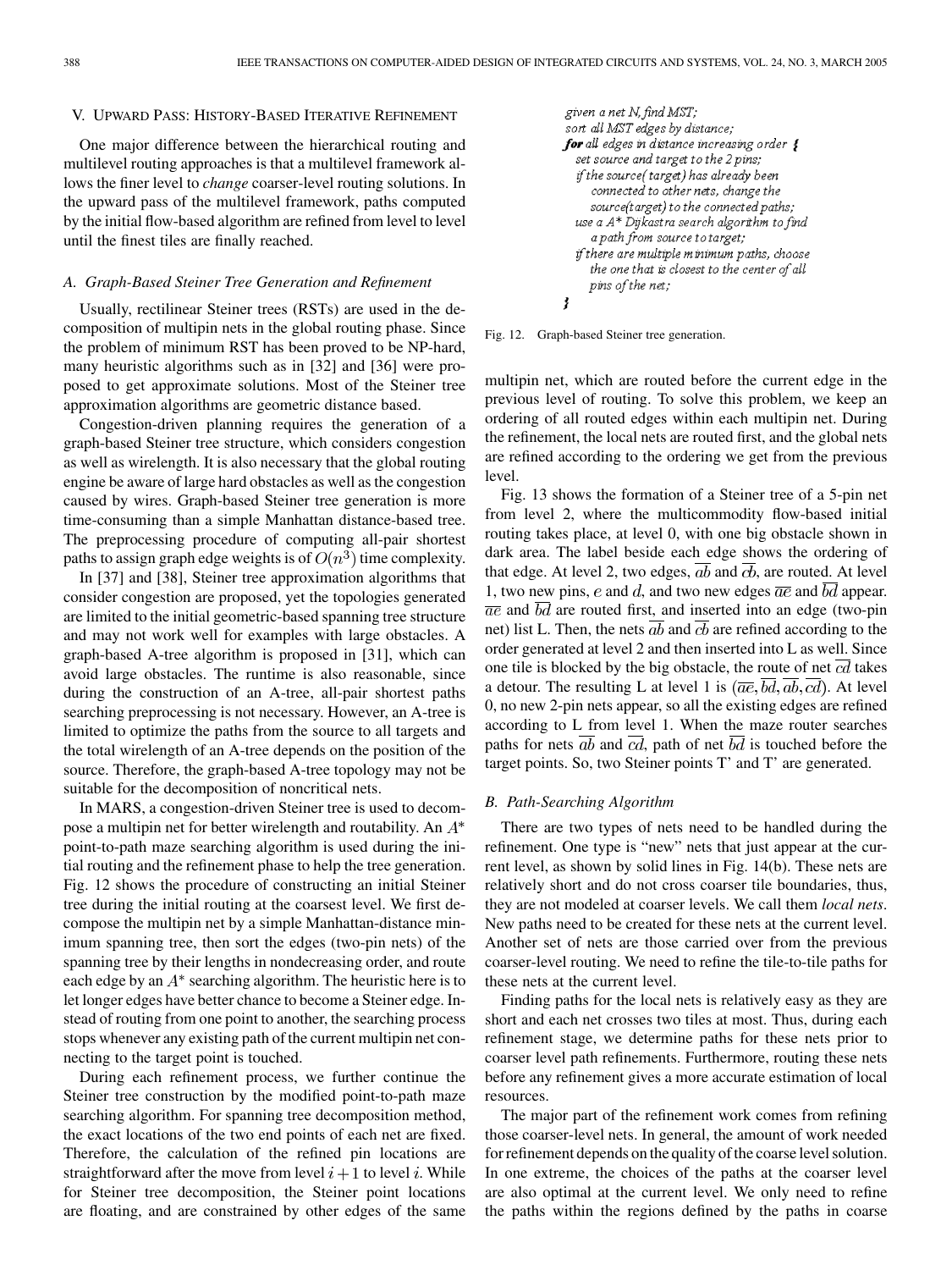

Fig. 13. Gradual construction of a Steiner tree.



Fig. 14. Constrained maze refinement. Previous routing at coarse grid is shown in (a). Local nets at current level are routed first. Preferred regions are defined by path at coarse tile, as shown in (c). However, not restricted to higher-level results, the modified maze algorithm can change the upper-level tile constraints by seeing the local congestion and arrive at better solutions (d). (a) Coarse routing. (b) Local nets. (c) Constraint region. (d) Final routing.

tiles. In this case, the multilevel algorithm is the same as a hierarchical algorithm. On another extreme, when the coarser solution is totally useless or misleading, the best we can do at the current level is to discard the coarser level solution and search for a new path for each coarse level net among all finer tiles at this level. In this case, we end up doing full planning at the current level. We believe that the reality lies between these two extreme cases. A good coarse level-routing solution provides some good hints as to where the best solution might be. However, if we restrict our search space for the finer tile path to be totally within coarse level tiles planned in the previous level, as in a hierarchical approach, we will lose the flexibility to correct the mistakes made by coarser levels.

In order to keep the coarser-level guide while still maintaining the flexibility to search for all finer tiles, we have implemented a net-by-net refinement algorithm using a modified maze-searching algorithm. We use the path on coarser tiles as a guide to search for a path at the current level. A *preferred region* is defined as the set of tiles that the coarse level path goes through. Weights and penalties associated with each routing graph edge are computed based on the capacities and usage by routed nets. Additional penalties are assigned to graph edges linking to and going between the graph nodes corresponding

to tiles that are not located within the preferred region, as shown in Fig. 14(c). Dijkstra's shortest path algorithm [\[31\]](#page-11-0) is used to find a weighted shortest path for each net, considering wirelength, congestion, and the coarser-level planning results. In general, Dijkstra's algorithm may be slow in searching for a path in a large graph. However, by putting penalties to nonpreferred regions, we can guide the path to search within the preferred regions first. The penalty is chosen so that it does not prevent the router from finding a better solution that does not fall into the preferred region. Fig. 14(d) shows an example where, with more accurate finer-level tile information and local nets information, the modified maze routing algorithm finds a path for net  $G_3$  that is not totally within its preferred region.

## *C. History-Based Iterative Refinement*

A simple refinement strategy is that the refinement is processed one net at a time in a fixed order only once at each level. This scheme works well when nets are evenly distributed on each level. However, the distribution of nets may not always be smooth. In some designs, a huge amount of local nets would suddenly appear when the routing engine moves to a finer level, and make the refinement problem at that level particularly difficult. Also, all nets are routed one-by-one in each level, adversely affecting the net-ordering problem. Furthermore, once an inferior solution is obtained at a coarser level, more refinement effort would be needed to correct it at finer levels. Limiting to only one round of refinement may not be enough to guarantee satisfactory results.

To handle the problem, in MARS, a history-based iterative refinement similar to one in [[7\]](#page-11-0) is applied to each level. The main idea of the history-based method is to iteratively update the edge routing cost with the consideration of historical congestion information and reroute all nets based on the new edge cost functions. The cost of edge  $e$  during the *i*th iteration is calculated by:

$$
Cost(e, i) = \alpha \times \text{congestion}(e, i) + \beta \times \text{history}(e, i)
$$
\n
$$
(5)
$$
\n
$$
\text{history}(e, i) = \text{history}(e, i - 1) + \gamma \times \text{congestion}(e, i - 1)
$$
\n
$$
(6)
$$

where congestion  $(e, i)$  is a three-tier slope function of the congestion on e, history  $(e, i)$  is the history cost, indicating how congested that edge was during previous iterations, and  $\alpha, \beta, \gamma$  are scaling parameters.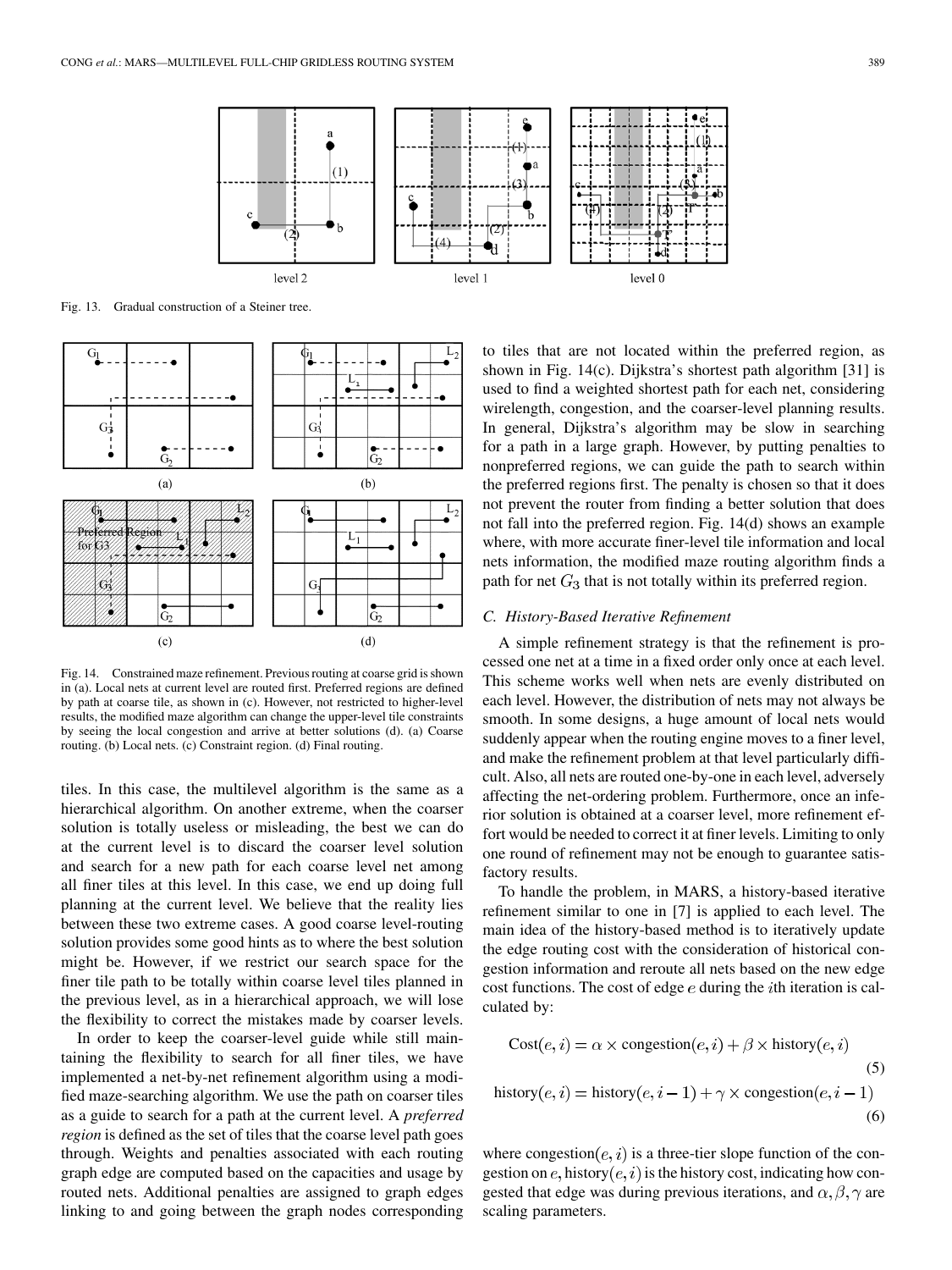The congestions of the routing edges are updated every time a path of a net is routed. After each iteration, the history cost of each edge is increased according to (6). Then, the congestion of all edges are scanned to determine whether another iteration is necessary. If so, all edge usages are reset to zero and the refinement process at the same level is restarted.

Multiple iterations at every level may be time consuming when the routing graph is large. We try to control the planning time by the level number. We also make the planning engine iterate more rounds at the coarser levels than at the finer levels to improve the quality and the runtime.

# *D. Finalization of the Planning Result*

With the upward pass refinement process, we can get a globally optimized net planning solution on the finest tiles. Finally, we use a detailed routing engine to find the final connection for each net under the guide of the tile-to-tile paths found by the multilevel planning algorithm. The MARS detailed router is based on the gridless detailed routing engine, DUNE, which is presented in [[30\]](#page-11-0).

In MARS, the detailed router will route all nets one-by-one, with each net confined by the planning path corridor generated by the multilevel planning process. The reasons that we choose net-based routing for MARS are: 1) due to the scalable planning capability of MARS, the finest tile size in MARS can be much smaller than the global routing tile in flat global routing methods and 2) the multilevel planning engine works in a net-based fashion, a net-based detailed router will be more consistent with the planning engine. However, DUNE is proposed for tile-based detailed routing, which is different from the net-based routing in MARS. Therefore, several changes are introduced to DUNE:

*1) Tile-Based Detailed Routing Grid Graph:* Instead of generating one 2-D array grid graph [Fig. 15(a)], as in [\[30](#page-11-0)], MARS stores a 2-D grid array at every global routing tile, as shown in Fig. 15(c), which is called *distributed grid graph*. Before a net is routed, the grids of the tiles that the net spans are combined together to generate the detailed routing graph of that net. Since the obstacles outside the corridor are not considered, the size of the resulting routing graph is much smaller than the original grid graph in DUNE. Considering the same net represented by the shadowed tiles in both Fig. 15, in (b), there are six grids in both  $x$  and  $y$  directions, while in (d), there are only two grids in both  $x$  and  $y$  directions.

*2) Segmentation of the Long Nets:* For chip-level global nets, searching for the exact path, even within the planned corridor, is quite time consuming. To make the detailed routing scalable to large designs, long nets will be segmented to a group of short *subnets*, each will be routed individually, shown in Fig. 16(a). The subnets are routed from the source point of the original net to the target point. For the net in Fig. 16(a), the subnets are routed in the order of sn1, sn2, and sn3. Except for the last subnet sn3, the destination of all other subnets, sn1 and sn2, are the connecting boundaries of the current subnet corridor to the next subnet corridor, which are the thick segments T1 and T2, in Fig. 16(a). Once the destination segment is hit, such as the case in Fig. 16(b), the hit point will become the source point of the next subnet, shown as S1 in Fig. 16(c).



Fig. 15. Distributed connection graph. (a) Original grid graph of DUNE. (b) Connection graph of DUNE. (c) Distributed grid graph. (d) Connection graph from a distributed grid graph.

*3) Point-to-Path Routing Engine:* DUNE searches for a point-to-point path for each net. In MARS, a point-to-path routing engine is necessary for several reasons: 1) multipin nets are decomposed as Steiner trees, so a point-to-path detailed routing engine is needed to finalize the Steiner trees 2) long two-pin nets are also segmented to short subnets. For many of the subnets, the destinations are not fixed points, but are the boundaries of the routing tiles.

# VI. EXPERIMENTAL RESULTS

The multilevel router, MARS, has been implemented, including recursive coarsening with resource reservation, a multicommodity flow-based initial routing algorithm and a history-based iterative refinement. The multilevel routing results are finalized using the efficient multilayer gridless routing engine presented in [[30\]](#page-11-0). To reduce the workload of the detailed router, long nets are cut into short subnets before the detailed routing process. In case of routing failure, further attempt (either enlargement of routing corridor or ripup-and-reroute), will be applied to the unfinished nets.

We have tested our multilevel routing scheme on two sets of benchmarks, uniform design rule (DR) benchmarks with the same wire widths and spacings for all nets at each layer, and variable DR benchmarks, where different nets may have different wire widths and spacings. The benchmarks include MCM examples and several standard cell examples (Table I). Mcc1 and Mcc2 are MCM examples, where Mcc1 has 6 modules, Mcc2 has 56 modules. The original uniform DR circuits are modified to generate the set of variable DR examples. The longest 10% nets are widened to twice the original width, while the next 10% are widened to 150% the original width. The distribution of the two-pin nets at each planning level is shown in Table II. The numbers are the percentage of the two-pin nets that are planned in that level. For most standard cell circuits, there is an average of 35% nets residing within the finest level. Starting from the finest level, the number of planned nets decreases at a steady pace when going from the finer to the coarser levels. The distribution of nets on each level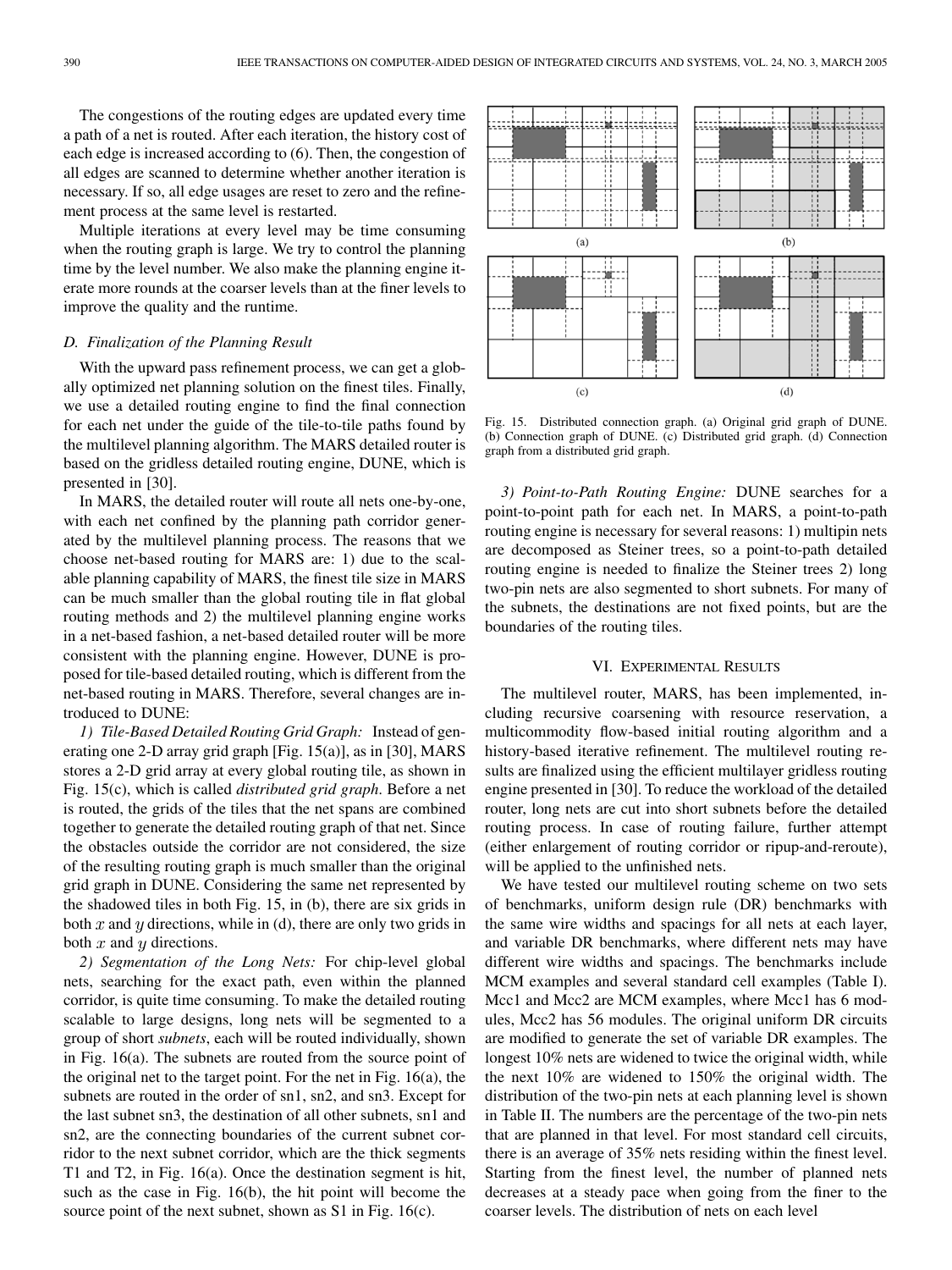

Fig. 16. Segmentation of a long net. (a) Segment a long net to subnets sn1, sn2, and sn3. (b) Route sn1. (c) route sn2. (d) Route sn3.

| Circuit            | $Size(\mu m)$          | #Layers        | $#2$ -Pin Nets | #Cells     | #Pins | $#$ Levels     | Division         |
|--------------------|------------------------|----------------|----------------|------------|-------|----------------|------------------|
| Mcc1               | 39000                  | $\overline{4}$ | 1694           | MCM        | 3101  | $\overline{4}$ | $100 \times 86$  |
|                    | $\times 45000$         |                |                |            |       |                |                  |
| Mcc2               | 152400                 | $\overline{4}$ | 7541           | <b>MCM</b> | 25024 | 5              | $169 \times 169$ |
|                    | $\times 152400$        |                |                |            |       |                |                  |
| Struct             | 4903                   | 3              | 3551           | n/a        | 5471  | $\overline{4}$ | $68 \times 68$   |
|                    | $\times$ 4904          |                |                |            |       |                |                  |
| Primary1           | 7552                   | 3              | 2037           | n/a        | 2941  | 5              | $104 \times 70$  |
|                    | $\times$ 4988<br>10438 | 3              | 8197           |            | 11226 | $\overline{4}$ | $72 \times 45$   |
| Primary2           | $\times 6468$          |                |                | n/a        |       |                |                  |
| S5378              | 4330                   | 3              | 3124           | 1659       | 4734  | 3              | $30 \times 16$   |
|                    | $\times 2370$          |                |                |            |       |                |                  |
| S9234              | 4020                   | 3              | 2774           | 1450       | 4185  | 3              | $28\times15$     |
|                    | $\times 2230$          |                |                |            |       |                |                  |
| S13207             | 6590                   | 3              | 6995           | 3719       | 10562 | $\overline{4}$ | $48 \times 26$   |
|                    | $\times 3640$          |                |                |            |       |                |                  |
| S <sub>15850</sub> | 7040                   | 3              | 8321           | 4395       | 12566 | 3              | $49 \times 27$   |
|                    | $\times 3880$          |                |                |            |       |                |                  |
| S38417             | 11430                  | 3              | 21035          | 11281      | 32210 | 3              | $79 \times 42$   |
|                    | $\times 6180$          |                |                |            |       |                |                  |
| S38584             | 12940                  | 3              | 28177          | 14716      | 42589 | $\overline{4}$ | $92 \times 47$   |
|                    | $\times 6710$          |                |                |            |       |                |                  |

TABLE I EXAMPLES USED FOR MULTILEVEL ROUTING

TABLE II NET DISTRIBUTIONS AT EACH LEVEL

| $Circuit *$             | Level 0 | Level 1             | Level 2 | Level 3 | Level 4 |
|-------------------------|---------|---------------------|---------|---------|---------|
| $\overline{\text{Mcc}}$ | 94.2%   | $91.\overline{4\%}$ | 86.7%   | 81.5%   | $0\%$   |
| Mcc2                    | 100%    | 100%                | 100%    | 99.6%   | 98.0%   |
| Struct                  | 81.8%   | 67.7%               | 48.7%   | 31.8%   | $0\%$   |
| Primary1                | 93.8%   | 86.4%               | 75.2%   | 52.7%   | 35.3%   |
| Primary2                | 82.9%   | 71.2%               | 50.4%   | 31.9%   | $0\%$   |
| S5378                   | 67.1%   | 45.3%               | 27.5%   | $0\%$   | $0\%$   |
| S9234                   | 63.5%   | 42.4%               | 23.8%   | $0\%$   | $0\%$   |
| S13207                  | 65.6%   | 45.6%               | 28.7%   | 16.4%   | $0\%$   |
| S <sub>15850</sub>      | 65.5%   | 43.5%               | 25.9%   | $0\%$   | $0\%$   |
| S38417                  | 63.0%   | 42.3%               | 25.9%   | $0\%$   | $0\%$   |
| S38584                  | 67.3%   | 44.7%               | 26.4%   | 14.7%   | $0\%$   |

is quite smooth. However, for the MCM test cases, most of the nets are planned since the coarsest level.

Our experimental results (Table III) are collected on a Sun Ultra10 440–MHz workstation. "#Total Subnets" are the total 2-pin nets seen by the detailed router. Since long 2-pin nets are segmented to shorter subnets, this number not only depends on the number of multiple pin nets, but also depends on the net planning results. For circuits with variable wire widths and spacings, extra runtime is spent on detailed routing since the detailed routing graph is denser. Table IV shows the percentage of grids visited during refinement that are out of the preferred region. For most standard cell examples, the searching outside the preferred region is usually limited, mostly around or below 20%, depending on how congested the design is. However, for MCM examples with many long global nets, the ratios are higher, which accounts for the longer runtime for these circuits.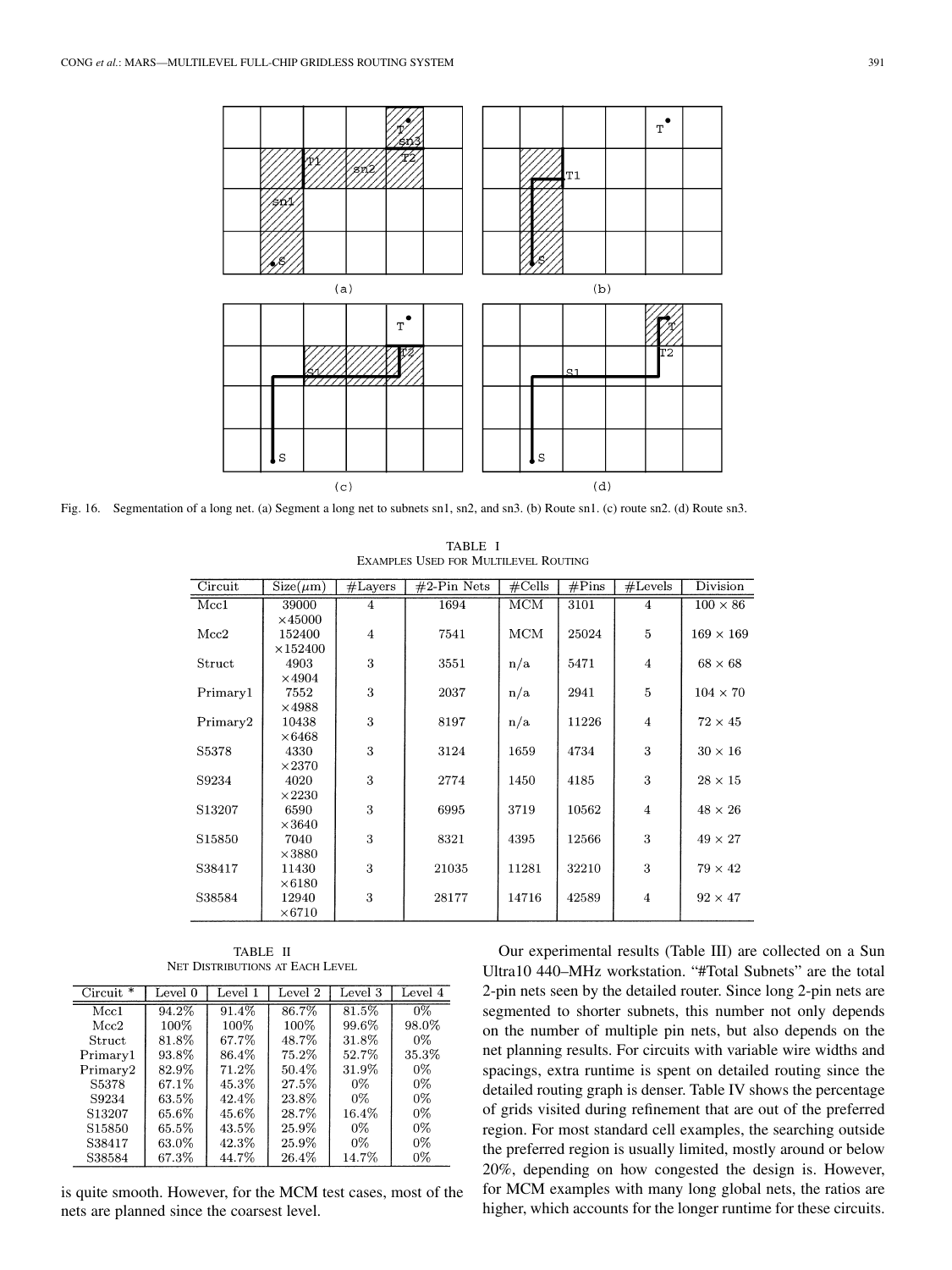TABLE III ROUTING RESULTS FOR VARIABLE WIRE WIDTHS AND SPACINGS EXAMPLES

|                    |             | Uniform DR examples | Variable DR examples |         |  |
|--------------------|-------------|---------------------|----------------------|---------|--|
| Circuit            | #Failed     | Run-                | $#$ Failed Nets      | Run-    |  |
|                    | <b>Nets</b> | time(s)             | $#Total Sub-nets$    | time(s) |  |
| S5378              | 0           | 30                  | 1(3687)              | 70.25   |  |
| S9234              |             | 22.8                |                      | 50.1    |  |
| S <sub>13207</sub> | 0           | 85.2                |                      | 179.5   |  |
| S <sub>15850</sub> | 0           | 107.1               | 2(10373)             | 219.4   |  |
| S38417             | 0           | 250.9               |                      | 466.5   |  |
| S38584             | $\Omega$    | 466.1               | 41(34246)            | 1125.8  |  |
| Struct             | $\Omega$    | 31.6                |                      | 36.3    |  |
| Primary1           | 0           | 33.5                |                      | 47.4    |  |
| Primary2           | 0           | 162.7               |                      | 296.7   |  |
| Mcc1               | 0           | 105.9               |                      | 148.1   |  |
| Mcc2<br>0          |             | 1916.9              | 27(99715)            | 3388.8  |  |
| Avg.               |             |                     |                      | 1.87    |  |

TABLE IV NUMBER OF VISITED GRIDS OUTSIDE THE PREFERRED REGION AT EACH LEVEL

| Circuit                 | Level 0  | Level 1 | Level 2 | Level 3 |
|-------------------------|----------|---------|---------|---------|
| $\overline{\text{Mcc}}$ | 37.7%    | 31.7%   | 25.4%   |         |
| Mcc2                    | 58.2%    | 48.5%   | 42.0%   | 34.7%   |
| Struct                  | 2.9%     | 3.5%    | 2.5%    |         |
| Primary1                | $0.6\%$  | $0.7\%$ | 5.1%    | 3.00%   |
| Primary2                | $0.7\%$  | $3.5\%$ | 3.9%    |         |
| S5378                   | 19.4%    | 24%     |         |         |
| S9234                   | 17.3%    | 19.1%   |         |         |
| S <sub>13207</sub>      | 21.7%    | 17.4%   | 21.10%  |         |
| S <sub>15850</sub>      | 17.2%    | 20.8%   |         |         |
| S38417                  | 13.8%    | 21.5%   |         |         |
| S38584                  | $18.5\%$ | 15.5%   | 19.9%   |         |
|                         |          |         |         |         |

We compared MARS with the three-level routing flow recently presented at ISPD'2000 [[1\]](#page-11-0) using the uniform DR examples. The three-level flow features a performance-driven global router [\[10](#page-11-0)], a noise-constrained wire spacing and track assignment algorithm [\[12](#page-11-0)], and finally a gridless detailed routing algorithm with wire planning [\[1](#page-11-0)]. In this experiment, the global router partitions each example into  $16 \times 16$  routing tiles. Nets crossing the tile boundaries are partitioned into subnets within each tile. After the pin assignment, the gridless detailed routing algorithm routes each tile one by one. From the results (Table V), we can see that the multilevel routing algorithm helps to eliminate failed nets, and reduce the runtime by  $11.7\times$ .

Table VI shows the effects of using the multicommodity flow (MCF) based algorithm for initial routing result generation. The set of variable DR benchmarks is showed since the effects of the MCF algorithm is more obvious. Compared to a net-by-net maze routing based approach, the MCF algorithm improves the completion rate with about 2% more runtime on average. The fact that MCF version is even faster for larger and more difficult designs, like S38584 and Mcc2, shows that the flow-based algorithm is effective for relieving local congestion and helps to reduce the workload of finer level planning process. The effectiveness of the two major enhancements for congestion minimization, resource reservation and iterative deletion, is shown in Table VII. The maximum congestions after the multilevel planning process are compared for the planning engine with the enhancements and without the enhancements. Without the enhancements, the maximum congestion is 8% larger in average.

TABLE V COMPARISON OF THREE-LEVEL AND MULTILEVEL ROUTING RESULTS

|          | 3-level Routing             | Multilevel Routing |                     |         |
|----------|-----------------------------|--------------------|---------------------|---------|
| Circuit  | $# \text{Failed Nets}$      | $Run-$             | $# \mathit{Failed}$ | $Run-$  |
|          | $(\text{\#Total sub-nets})$ | time(s)            | <b>Nets</b>         | time(s) |
| S5378    | 517(3124)                   | 430.2              | $\Omega$            | 30      |
| S9234    | 307(2774)                   | 355.2              | 0                   | 22.8    |
| S13207   | 877(6995)                   | 1099.5             | 0                   | 85.2    |
| S15850   | 978(8321)                   | 1469.1             | O                   | 107.1   |
| S38417   | 1945(21035)                 | 3560.9             | 0                   | 250.9   |
| S38584   | 2535(28177)                 | 7086.5             | O                   | 466.1   |
| Struct   | 21(3551)                    | 406.2              | 0                   | 31.6    |
| Primary1 | 19 (2037)                   | 239.1              | 0                   | 33.5    |
| Primary2 | 88 (8197)                   | 1311               | O                   | 162.7   |
| Mcc1     | 195 (1694)                  | 933.2              | 0                   | 105.9   |
| Mcc2     | 2090 (7541)                 | 12333.6            | 0                   | 1916.9  |
| Avg.     |                             | 11.7               |                     |         |

TABLE VI EFFECTS OF MULTICOMMODITY FLOW BASED INITIAL ROUTING

|                       | with MCF<br>initial routing |         | without MCF<br>initial routing |         |  |
|-----------------------|-----------------------------|---------|--------------------------------|---------|--|
| Circuit               | $# \mathrm{Failed}$         | Run-    | $# \text{Failed}$              | Run-    |  |
|                       | <b>Nets</b>                 | time(s) | <b>Nets</b>                    | time(s) |  |
| $vd$ -S5378           |                             | 70.25   | 3                              | 69.3    |  |
| vd_S9234              | 0                           | 50.1    | 0                              | 43.7    |  |
| vd_S13207             | O                           | 179.5   |                                | 194.8   |  |
| vd S15850             | 2                           | 219.4   | 3                              | 224.2   |  |
| vd_S38417             | 0                           | 466.5   | 5                              | 423.9   |  |
| vd_S38584             | 41                          | 1125.8  | 42                             | 1148.6  |  |
| vd_Struct             | O                           | 36.3    | 0                              | 35.7    |  |
| vd_Primary1           | n                           | 47.4    | 0                              | 44.4    |  |
| vd_Primary2           | n                           | 296.7   | 2                              | 297.2   |  |
| vd_Mcc1               | Ω                           | 148.1   |                                | 142.9   |  |
| $vd$ <sub>-Mcc2</sub> | 27                          | 3388.8  | 67                             | 3621.9  |  |
| Avg.                  |                             | 1.02    |                                |         |  |

TABLE VII EFFECTS OF PLANNING ENHANCEMENTS ON CONGESTION MINIMIZATION

|                    | maximum congestion        |              |  |  |
|--------------------|---------------------------|--------------|--|--|
| Circuit            | after multilevel planning |              |  |  |
|                    | wit.h                     | without      |  |  |
|                    | enhancements              | enhancements |  |  |
| S5378              | $80\%$                    | 85%          |  |  |
| S9234              | 78%                       | 80%          |  |  |
| S13207             | 83%                       | 96%          |  |  |
| S <sub>15850</sub> | 81\%                      | 88%          |  |  |
| S38417             | 80%                       | 86%          |  |  |
| S38584             | 87%                       | 92%          |  |  |
| Struct             | 49%                       | 49%          |  |  |
| Primary1           | 39%                       | 43%          |  |  |
| Primary2           | 36%                       | 45%          |  |  |
| Mcc1               | 80%                       | 80%          |  |  |
| Mcc2               | 79%                       | 85%          |  |  |
| Avg.               |                           | 1.08         |  |  |

Another approach to handling large designs is to use a hierarchical routing flow followed by a ripup and replan. We have discussed the difference between a multilevel router and a hierarchical router in Section II. We modified our multilevel flow and made it a hierarchical approach. Table VIII compares the routing results of such a hierarchical approach with those of the multilevel approach. Although the hierarchical approach gains a little bit in runtime in some cases, by constraining the search spacing during the uncoarsening process, it loses to our multilevel routing in terms of completion rate. This trend is especially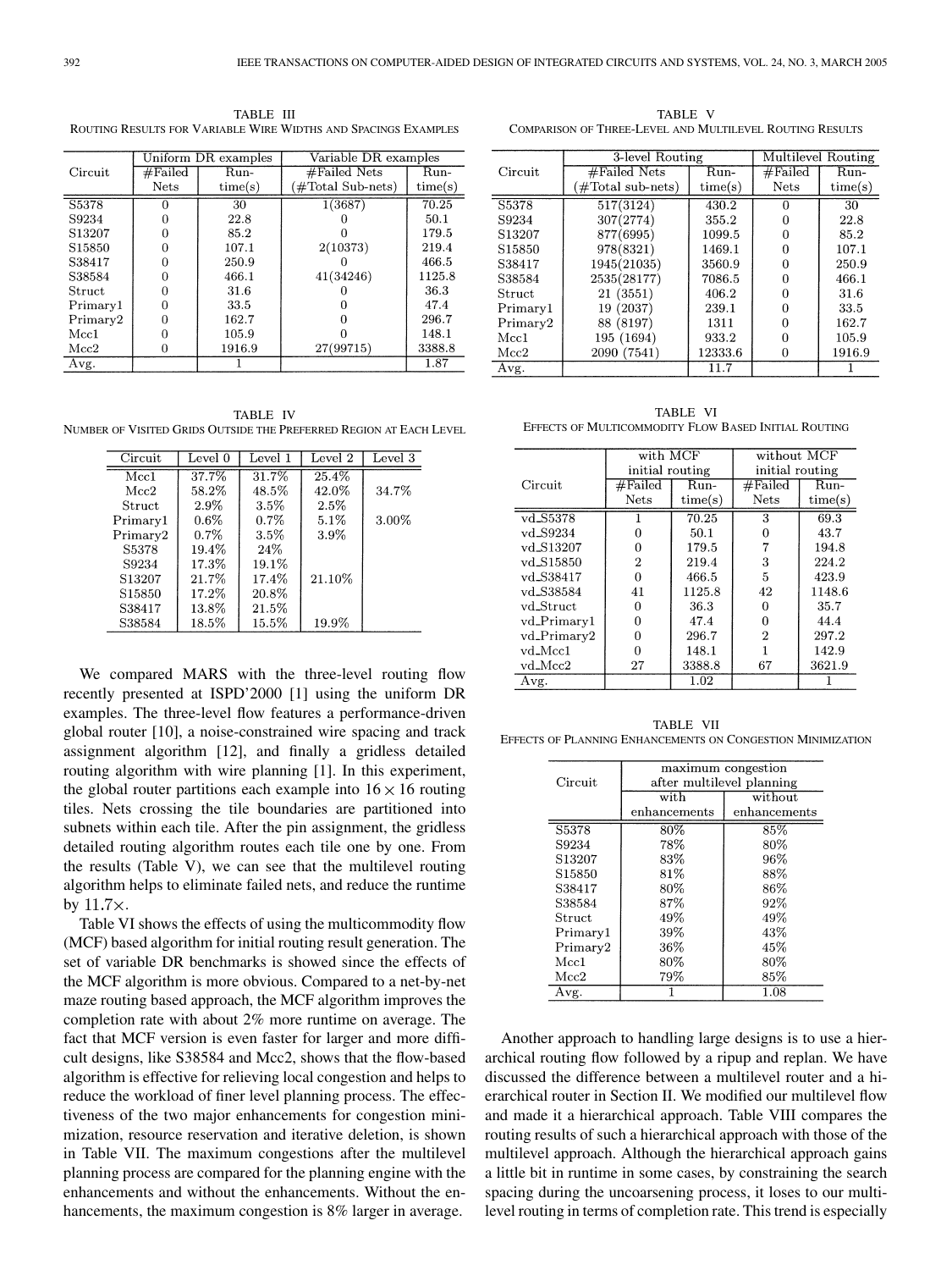<span id="page-11-0"></span>TABLE VIII COMPARISON OF HIERARCHICAL ROUTING AND MULTILEVEL ROUTING RESULTS

|                    | Hierarchical Routing   | Multilevel Routing |             |         |
|--------------------|------------------------|--------------------|-------------|---------|
| Circuit            | $# \text{Failed Nets}$ | Run-               | #Failed     | Run-    |
|                    | $#Total sub-nets)$     | time(s)            | <b>Nets</b> | time(s) |
| S5378              | 1(3390)                | 22.6               |             | 30      |
| S9234              |                        | 15.7               |             | 22.8    |
| S <sub>13207</sub> | 1(7986)                | 60.9               | 0           | 85.2    |
| S <sub>15850</sub> | 1(9587)                | 75.8               | 0           | 107.1   |
| S38417             |                        | 223.2              | 0           | 250.9   |
| S38584             | 3(31871)               | 334.6              | O           | 466.1   |
| Struct             |                        | 21.6               | 0           | 31.6    |
| Primary1           |                        | 34.6               |             | 33.5    |
| Primary2           |                        | 164.8              |             | 162.7   |
| Mcc1               | 377(13338)             | 205.3              |             | 105.9   |
| Mcc2               | 7409(96030)            | 4433.0             | 0           | 1916.9  |
| Avg.               |                        | 1.04               |             |         |

true in designs with many global nets, such as Mcc2, which means that the multilevel planning method can generate planning results with better quality.

#### VII. CONCLUSION AND FUTURE WORK

We present a novel routing system MARS using a multilevel method. It has several advantages. First, it scales well on larger designs. The partition of routing regions provides a natural hierarchy for the routing levels. The downward pass of recursive coarsening builds the representations of routing regions at different levels. When the designs become larger, additional levels can be added in the multilevel framework, while the overall routing flow is preserved. Compared to a classical hierarchical routing flow and a recent three-level routing flow consisting of a global router, a pin assignment algorithm and a detailed router, MARS provides better routing results in terms of both completion rate and runtime. This is due to its ability of continuous optimization across multiple levels, as well as the ability of integrating different algorithms in the flow.

There are several research directions for further enhancements. One possible improvement is a more clever and systematic way of routing region division and routing graph generation. Both the routing tile size and the number of tiles to be merged during the coarsening process can vary according to the actual circuit design. We tried some ideas of nonuniform merging during the coarsening process. Though we have not yet achieved consistently better results, we still believe that nonuniform coarsening may be a good way to reasonably distribute the computing resource to different regions of the layout according to the actual needs. Also, since the multilevel framework has been successfully applied to partitioning, placement, and routing, it is interesting to investigate if there exists a unified way of integrating these algorithms into a single powerful multilevel optimization flow for VLSI physical design.

#### **REFERENCES**

- [1] J. Cong, J. Fang, and K. Khoo, "DUNE: A multi-layer gridless routing system with wire planning," in *Proc. Int. Symp. Phys. Design*, Apr. 2000, pp. 12–18.
- [2] S. Akers, "A modification of Lee's path connection algorithm," *IEEE Trans. Comput.*, vol. EC-16, no. 2, pp. 97–98, Feb. 1967.
- [3] J. Soukup, "Fast maze router," in *Proc. 15th Design Automation Conf.*, 1978, pp. 100–102.
- [4] K. Mikami and K. Tabuchi, "A computer program for optimal routing of printed ciurcuit connectors," *IFIPS Proc.*, vol. H-47, pp. 1475–1478, 1968.
- [5] D. Hightower, "A solution to line routing problems on the continuous plane," in *Proc. IEEE 6th Design Automation Workshop*, 1969, pp. 1–24.
- [6] R. Nair, "A simple yet effective technique for global wiring," *IEEE Trans. Computer-Aided Design Integr. Circuits Syst.*, vol. 6, no. 2, pp. 165–172, Feb. 1987.
- [7] L. McMurchie and C. Ebeling, "Pathfinder: A negotiation-based performance-driven router for FPGAs," in *Proc. ACM Symp. Field-Program. Gate Array*, Feb. 1995, pp. 111–117.
- [8] R. Carden, J. Li, and C.-K. Cheng, "A global router with a theoretical bound on the optimal solution," *IEEE Trans. Computer-Aided Design Integr. Circuits Syst.*, vol. 15, no. 2, pp. 208–216, Feb. 1996.
- [9] C. Albrecht, "Provably good global routing by a new approximation algorithm for multicommodity flow," in *Proc. Int. Symp. Phys. Design*, Mar. 2000, pp. 19–25.
- [10] J. Cong and P. Madden, "Performance driven multilayer general area routing for PCB/MCM designs," in *Proc. 35th Design Automation Conf.*, Jun. 1998, pp. 356–361.
- [11] J. Cong, L. He, C.-K. Koh, and P. Madden, "Performance optimization of VLSI interconnect layout," *Intergr., VLSI J.*, vol. 21, no. 1-2, pp. 1-94, 1996.
- [12] C. Chang and J. Cong, "Pseudo pin assignment with crosstalk noise control," *IEEE Trans. Computer-Aided Design Integr. Circuits Syst.*, vol. 20, pp. 598–611, Mar. 2001.
- [13] Semiconductor Industry Association, *International Technology Roadmap Semiconductors*, 2001.
- [14] M. Burstein and R. Pelavin, "Hierarchical channel router," in *Proc. 20th Design Automation Conf.*, 1983, pp. 519–597.
- [15] J. Heisterman and T. Lengauer, "The efficient solution of integer programs for hierarchical global routing," *IEEE Trans. Computer-Aided Design Integr. Circuits Syst.*, vol. 10, no. 6, pp. 748–753, Jun. 1991.
- [16] D. Wang and E. Kuh, "A new timing-driven multilayer MCM/IC routing algorithm," in *Proc. IEEE Multi-Chip Module Conf.*, Feb. 1997, pp. 89–94.
- [17] M. Marek-Sadowska, "Global router for gate array," in *Proc. Int. Conf. Comput. Design*, Oct. 1984, pp. 332–337.
- [18] Y. Lin, Y. Hsu, and F. Tsai, "Hybrid routing," *IEEE Trans. Computer-Aided Design Integr. Circuits Syst.*, vol. 9, no. 2, pp. 151–157, Feb. 1990.
- [19] M. Hayashi and S. Tsukiyama, "A hybrid hierarchical approach for multi-layer global routing," in *Proc. Eur. Conf. Design Test*, Mar. 1995, pp. 492–496.
- [20] S. Lin and Y. Chang, "A novel framework for multilevel routing considering routability and performance," in *IEEE Trans. Computer-Aided Design Integr. Circuits Syst.*, 2002, pp. 51–58.
- [21] T. Ho, Y. Chang, S. Chen, and D. Lee, "A fast crosstalk- and performance-driven multilevel routing system," in *Proc. IEEE Int. Conf. Computer-Aided Design*, 2003, pp. 382–387.
- [22] J. Cong, J. Fang, and Y. Zhang, "Multilevel approach to full-chip gridless routing," in *Proc. IEEE Int. Conf. Computer-Aided Design*, 2001, pp. 396–403.
- [23] J. Cong, M. Xie, and Y. Zhang, "An enhanced multilevel routing system," in *Proc. IEEE Int. Conf. Computer-Aided Design*, 2002, pp. 51–58.
- [24] A. Brandt, "Multi-level adaptive solution to boundary value problems," *Math. Comput.*, vol. 31, no. 138, pp. 333–390, 1977.
- [25] W. Briggs, *A Multigrid Tutorial*. Philadelphia, PA: SIAM, 1987.
- [26] G. Karypis, R. Aggarwal, V. Kumar, and S. Shekhar, "Multilevel hypergraph partitioning: Applications in VLSI domain," *IEEE Trans. VLSI Syst.*, vol. 7, no. 1, pp. 69–79, Mar. 1999.
- [27] J. Cong, S. Lim, and C. Wu, "Performance driven multilevel and multiway partitioning with retiming," in *Proc. 37th Design Automation Conf.*, Jun. 2000, pp. 274–279.
- [28] T. F. Chan, J. Cong, T. Kong, J. Shinnerl, and K. Sze, "An enhanced multilevel algorithm for circuit placement," in *Proc. IEEE Int. Conf. Computer-Aided Design*, 2003, pp. 299–306.
- [29] M. Wang, X. Yang, and M. Sarrafzadeh, "Dragon2000: Fast standardcell placement for large circuits," in *Proc. IEEE Int. Conf. Computer-Aided Design*, 2000, pp. 260–263.
- [30] J. Cong, J. Fang, and K. Khoo, "An implicit connection graph maze routing algorithm for ECO routing," in *Proc. Int. Conf. Computer-Aided Design*, Nov. 1999, pp. 163–167.
- [31] J. Cong, A. Kahng, and K. Leung, "Efficient algorithms for the minimum shortest path Steiner arborescence problem with applications to VLSI physical design," *IEEE Trans. Computer-Aided Design Integr. Circuits Syst.*, vol. 17, no. 1, pp. 24–39, Jan. 1999.
- [32] M. Borah, R. Owens, and M. Irwin, "An edge-based heuristic for Steiner routing," *IEEE Trans. Computer-Aided Design Integr. Circuits Syst.*, vol. 13, no. 12, pp. 1563–1568, Dec. 1994.